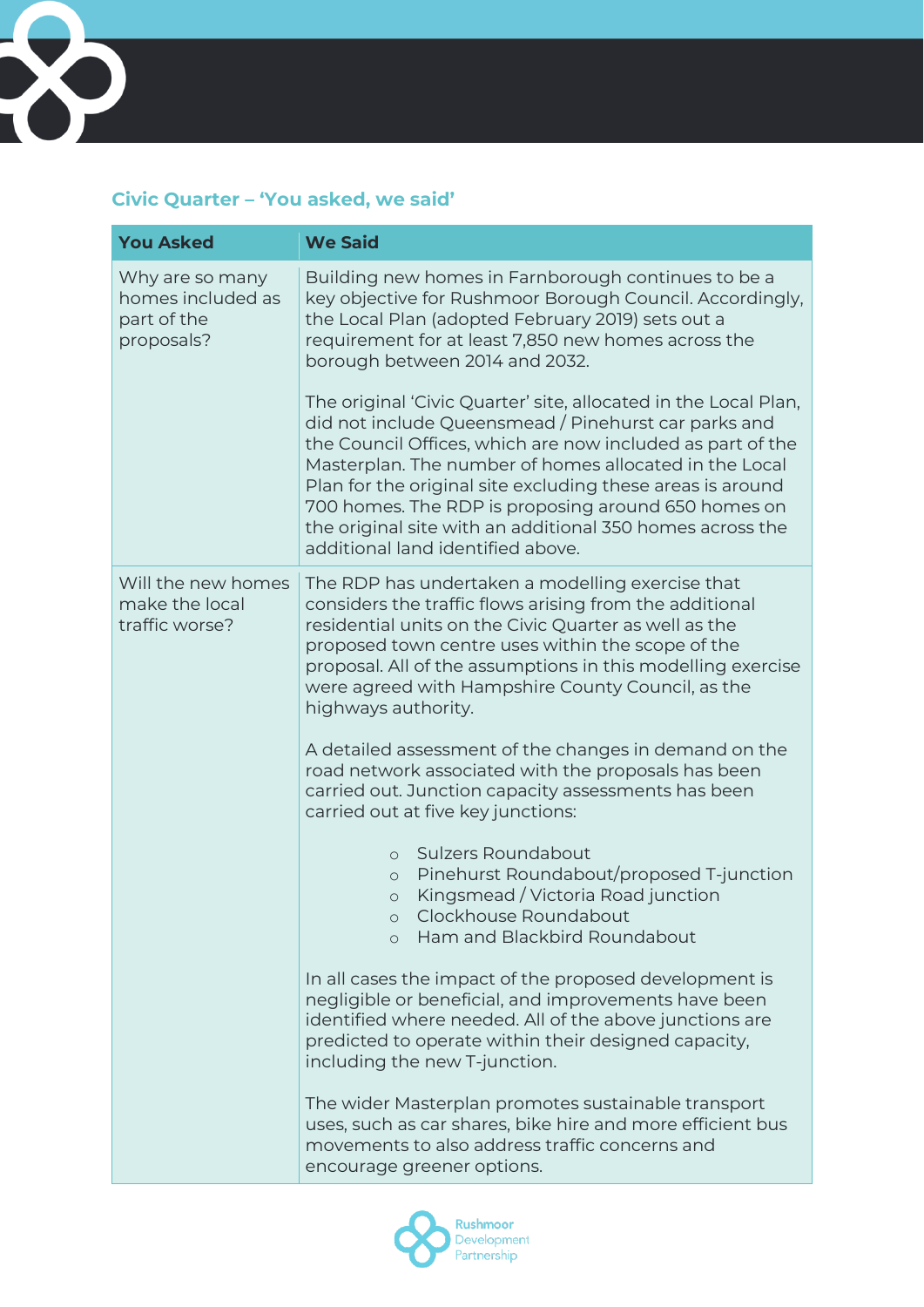

| Will the Civic<br>Quarter include<br>affordable housing?                                                                                                      | The Rushmoor Development Partnership has been<br>working towards providing as much on-site affordable<br>housing as viably possible. The baseline target amount<br>that will be provided as part of the Civic Quarter project is<br>10%. This is lower than the Council target requirement of<br>20% in town centre locations and 30% outside of the town<br>centre but reflects the fact that there are significant<br>infrastructure costs associated with utility provision e.g.<br>new substations, re-routed drains as well as major<br>changes to the road network.<br>If these costs can be covered through grant funding, the<br>RDP will be able to consider improving on its baseline<br>target of affordable housing as the overall scheme<br>progresses.                                                                                                                                                                                                                                                                                                                                                                                                                                                                                                                                                                                                                                                                                                                |
|---------------------------------------------------------------------------------------------------------------------------------------------------------------|-------------------------------------------------------------------------------------------------------------------------------------------------------------------------------------------------------------------------------------------------------------------------------------------------------------------------------------------------------------------------------------------------------------------------------------------------------------------------------------------------------------------------------------------------------------------------------------------------------------------------------------------------------------------------------------------------------------------------------------------------------------------------------------------------------------------------------------------------------------------------------------------------------------------------------------------------------------------------------------------------------------------------------------------------------------------------------------------------------------------------------------------------------------------------------------------------------------------------------------------------------------------------------------------------------------------------------------------------------------------------------------------------------------------------------------------------------------------------------------|
| How have the<br>proposals been<br>assessed in terms of<br>the impact of<br>heights on the<br>existing residential<br>area to the east of<br>Farnborough Road? | The Civic Quarter is a sustainable, town centre site that<br>needs to be utilised efficiently and effectively to meet<br>housing needs as well as commercial opportunities. In<br>order to realise this, a degree of difference in scale and<br>massing needs to be achieved. The RDP considers it have<br>addressed this matter sensitively in the context of the<br>Farnborough Road frontage.<br>To this end, section 12 of the submitted Environmental<br>Statement focuses on the Daylight, Sunlight and<br>Overshadowing implications of the proposed scheme. The<br>residential properties spanning 120 to 180 Farnborough<br>Road were assessed in terms of safeguarding natural light<br>to existing dwellings.<br>Residential buildings require good levels of daylight and<br>sunlight to ensure high quality spaces and to provide<br>sufficient light adequate for their function i.e. kitchen,<br>dining and living rooms, bedrooms, etc.<br>Windows serving these spaces are classified as having<br>high sensitivity to daylight and sunlight. The sensitivity of<br>each of the properties above was categorised as being<br>'High'.<br>Overall, all of the windows and rooms along Farnborough<br>Road experience a 'Negligible' level of effect. This category<br>definition falls below 'Minor', 'Moderate' and 'Major'<br>classifications.<br>There has been some misunderstanding in relation to<br>proposed heights with reference to buildings in excess of |

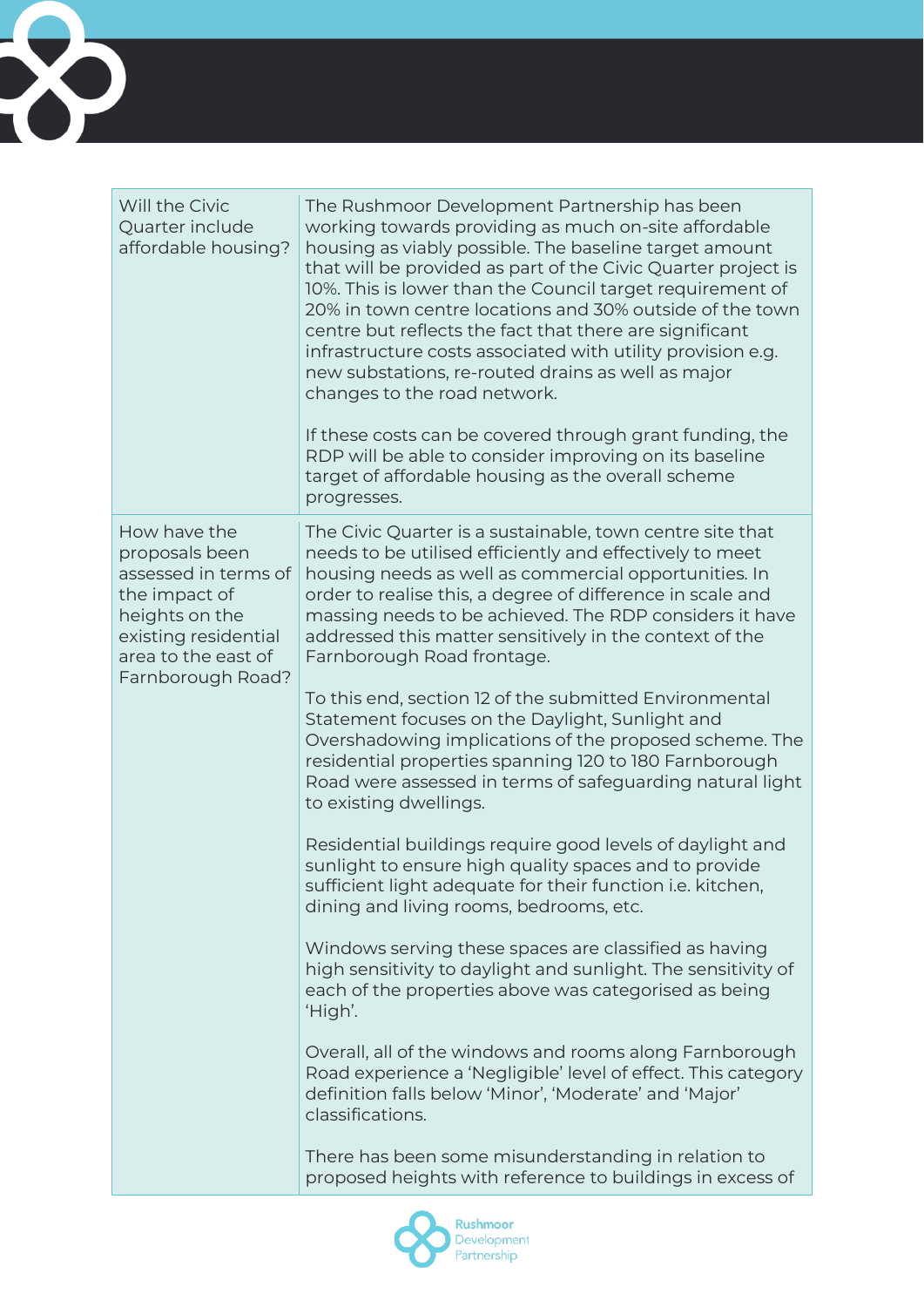

|                                                                                     | 100m tall. To clarify, these height references (seen on the<br>plans as AOD) are a standard industry measure against<br>sea-level rather than ground level on site. Typical floor<br>heights are approximately 3 metres.                                                                                                                                                                                                                                                                                                                                                                                                                                                                                                                                                                                                                                                                                                                                                                                                                                                                                        |
|-------------------------------------------------------------------------------------|-----------------------------------------------------------------------------------------------------------------------------------------------------------------------------------------------------------------------------------------------------------------------------------------------------------------------------------------------------------------------------------------------------------------------------------------------------------------------------------------------------------------------------------------------------------------------------------------------------------------------------------------------------------------------------------------------------------------------------------------------------------------------------------------------------------------------------------------------------------------------------------------------------------------------------------------------------------------------------------------------------------------------------------------------------------------------------------------------------------------|
| Will there be<br>new/bigger green<br>spaces to<br>accommodate the<br>new residents? | The existing open space across the Civic Quarter was<br>assessed with Council Officers to understand it's<br>importance from both a quality and quantity perspective.<br>It was agreed and categorised as follows:<br>Accessible/safe to use:<br>Primary space - 0.4 hectares<br>$\bullet$<br>Skatepark - 0.09 hectares<br>$\bullet$<br>Secondary space - 1.43 hectares<br>$\bullet$<br>Total - 1.92 hectares<br>$\bullet$                                                                                                                                                                                                                                                                                                                                                                                                                                                                                                                                                                                                                                                                                      |
|                                                                                     | Inaccessible/unsafe to use:<br>Tertiary space - 0.2 hectares<br>$\bullet$<br>Quaternary space/verges – 1.33 hectares<br>$\bullet$<br>Total - 1.53 hectares<br>The Masterplan sets out the following proposals:<br>Accessible/safe to use<br>Primary space - 1.25 hectares (+ 0.85ha)<br>Skatepark - 0.09 hectares (no change)<br>$\bullet$<br>Secondary space - 1.19 hectares (- 0.24ha)<br>$\bullet$<br>Total $-2.54$ hectares $(+0.62$ ha)<br>$\bullet$<br>Inaccessible/unsafe to use<br>Tertiary space - 0 hectares (-0.2ha)<br>Quaternary space/verges – 0.93 hectares (-0.4ha)<br>$\bullet$<br>Total 0.93 hectares (-0.6ha)<br>Whilst the proposals do not significantly change the<br>overall amount of open space provision across the site,<br>they do rebalance it much more in favour of high quality,<br>useable space with a particular emphasis on the provision<br>of the central park space at the heart of the site.<br>The new central park will have a number of functions,<br>hosting a 1,000 sqm destination play area for the local<br>community alongside a new skate park and spaces for |
|                                                                                     | events such as outdoor markets/performances.                                                                                                                                                                                                                                                                                                                                                                                                                                                                                                                                                                                                                                                                                                                                                                                                                                                                                                                                                                                                                                                                    |

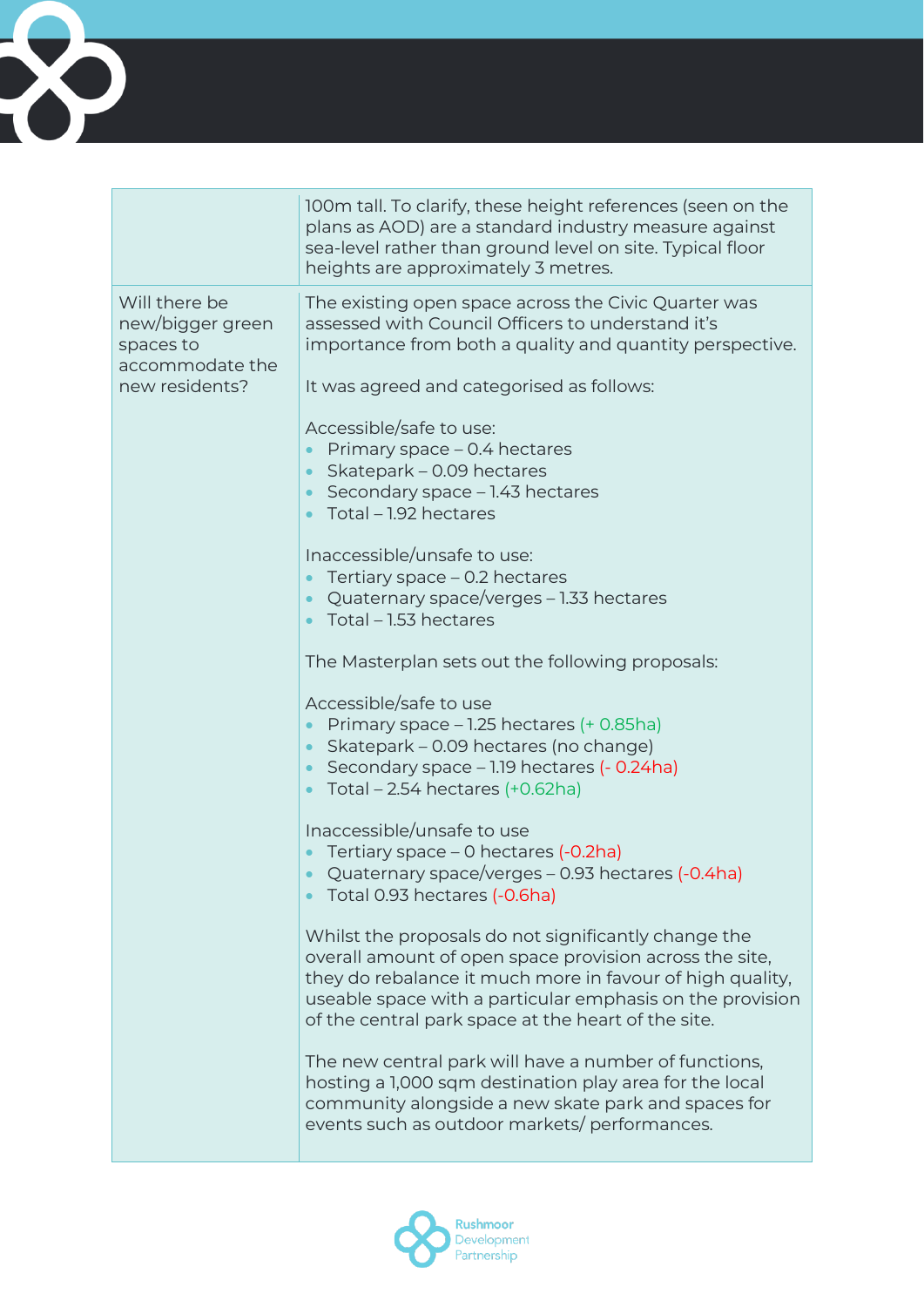

|                                                                                 | The quality and size of the proposed primary green space<br>included in the Masterplan far outweighs the existing<br>provision on site and will benefit from active uses<br>surrounding it such as shops and restaurants to ensure<br>that it is a safe, useable space throughout the day and<br>into the evening.<br>Further consultation on the detailed design of the central<br>park and the other green spaces will be undertaken as<br>part of future detailed applications.                                                                                                                                                                                                                                                                                                                                                                                                                                                                                                                                                                     |
|---------------------------------------------------------------------------------|--------------------------------------------------------------------------------------------------------------------------------------------------------------------------------------------------------------------------------------------------------------------------------------------------------------------------------------------------------------------------------------------------------------------------------------------------------------------------------------------------------------------------------------------------------------------------------------------------------------------------------------------------------------------------------------------------------------------------------------------------------------------------------------------------------------------------------------------------------------------------------------------------------------------------------------------------------------------------------------------------------------------------------------------------------|
| Will trees be cut<br>down?                                                      | The RDP has issued a statement in relation to the<br>potential loss of trees. It can be read via the link below.<br>Click here to view                                                                                                                                                                                                                                                                                                                                                                                                                                                                                                                                                                                                                                                                                                                                                                                                                                                                                                                 |
| How will the new<br>development be<br>sustainable?                              | In line with Rushmoor Borough Council's goal of being<br>net zero by 2030, the Rushmoor Development<br>Partnership has taken great care to ensure that the Civic<br>Quarter scheme addresses environmental concerns.<br>The proposed development will deliver biodiversity net<br>gain and will also include landscape enhancement and<br>habitat creation, such as the provision of green<br>infrastructure, bird boxes and bat boxes.<br>The proposed development will move away from using<br>gas by implementing air source heat pumps to provide<br>heating and hot water.<br>The new buildings are designed to be energy efficient,<br>including high levels of insulation, efficient lighting,<br>mechanical ventilation with heat recovery as well as<br>energy saving controls for space heating and lighting.<br>Advancements in technology will have a bearing on the<br>approach taken with the design of buildings, reflecting<br>the fact that it will take a number of years to realise the<br>full extent of the proposed development. |
| How will the impact<br>on local health and<br>education services<br>be managed? | <b>GP</b> services<br>The planning application as submitted (as part of the<br>Population and Human Health Chapter of the<br>Environmental Statement) identifies that there is not<br>enough spare capacity in the existing GP provision to<br>accommodate the additional demand created by the<br>Development and therefore states a minor adverse effect.                                                                                                                                                                                                                                                                                                                                                                                                                                                                                                                                                                                                                                                                                            |

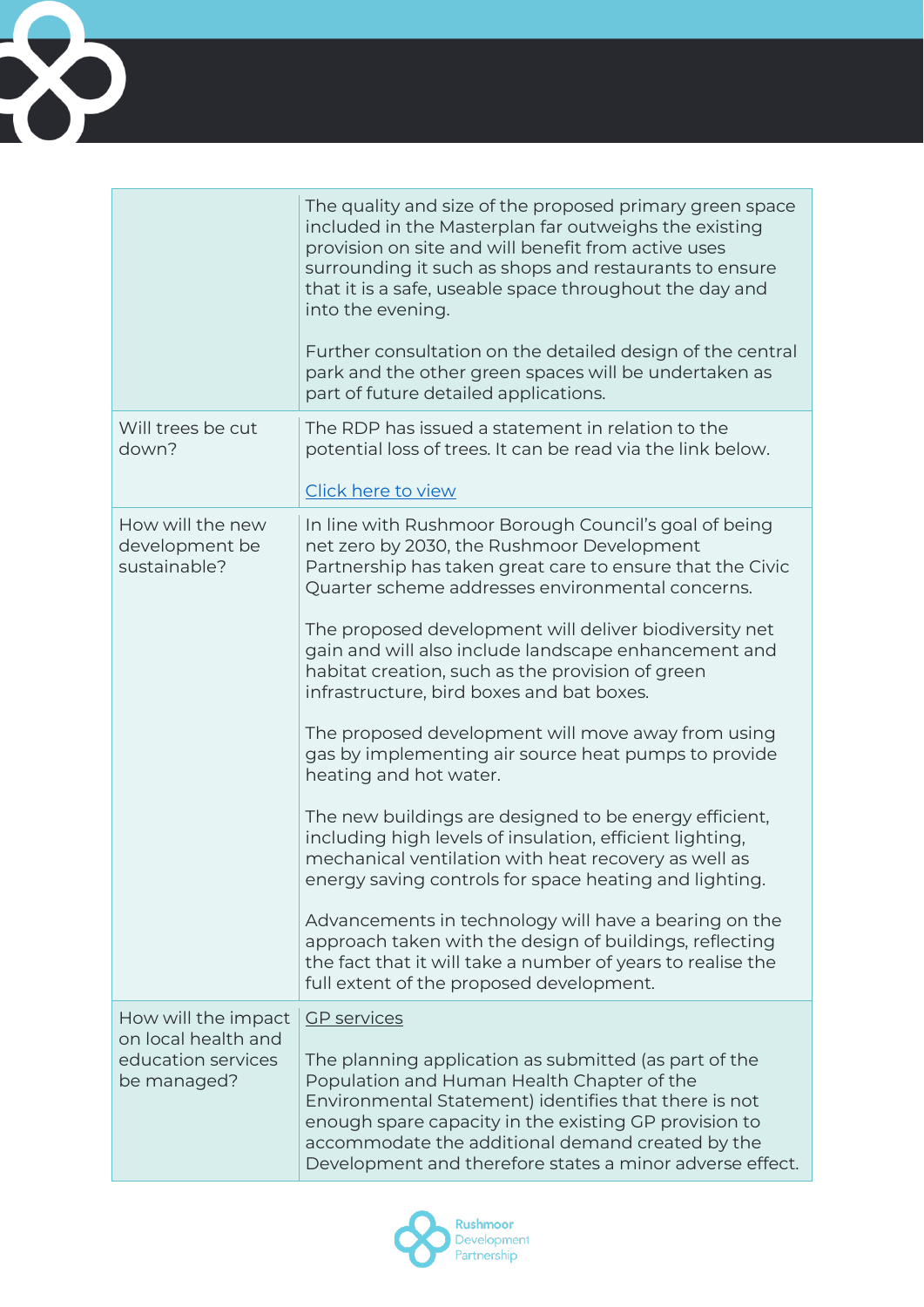Frimley CCG are working closely with RBC to ensure that health facilities and services are included in this development. We agree with residents that improved and expanded health facilities are required to ensure that high quality care can continue to be provided to people already living in Farnborough and those who choose to move to the town.

## Early years childcare

Applying the Hampshire County Council pre-school methodology, the proposed scheme will generate a need for 54 early year places. There are currently 32 nondomestic, registered providers within the study area that provide a total of 1,467 places. The capacity position of the existing early years provision is not known. However, it is common practice for early year providers to operate a waiting list and therefore residents of the proposed scheme will be able to join a waiting list in the same way that existing residents of the study area can.

## Primary school places

Applying the Hampshire County Council methodology, the proposed scheme will generate a need for 180 primary school places. Department for Education forecasts indicate that by 2023/24 the surplus of places within the relevant catchment of the site will increase to 635. As such, it is considered that the masterplan will have a negligible effect on primary education at the local level.

## Secondary school places

Applying the HCC methodology for secondary schools, the scheme will generate a requirement for 126 places. DfE forecasts indicate that by 2025/26 the current surplus of places will be 322. As such, it is considered that the masterplan will have a negligible effect on secondary education at the local level.

In terms of other infrastructure, such as gas, electricity and water, a Utilities Strategy was submitted as part of the planning application, and specific detail will form part of the future design development and further assessment work will be submitted as part of future detailed planning applications.

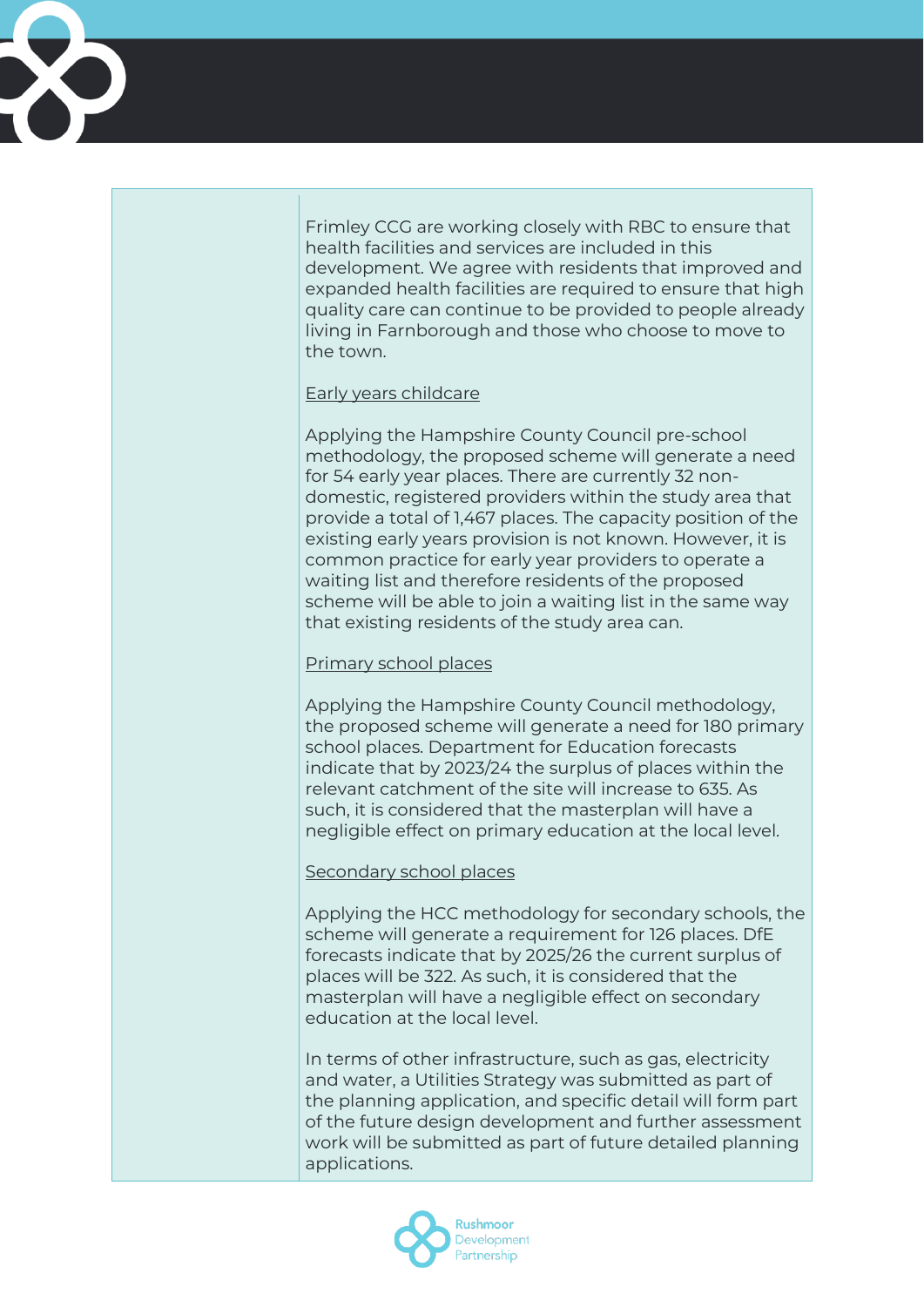

| Will the<br>redevelopment of<br>the Civic Quarter<br>provide additional<br>community<br>facilities? | The Rushmoor Development Partnership has ensured<br>that a range of community facilities can be<br>accommodated within the proposals.<br>The planning submission adopts a flexible approach,<br>which allows a number of uses to be considered when<br>further, detailed, planning applications are brought<br>forward. It can say with certainty that there will be<br>provision of a state-of-the-art leisure centre alongside a<br>new library.<br>Rushmoor Borough Council is currently exploring the<br>other uses that can potentially go within the Leisure and<br>Cultural Hub.                                                                                                                                                                                                                                                                                                                                                    |
|-----------------------------------------------------------------------------------------------------|--------------------------------------------------------------------------------------------------------------------------------------------------------------------------------------------------------------------------------------------------------------------------------------------------------------------------------------------------------------------------------------------------------------------------------------------------------------------------------------------------------------------------------------------------------------------------------------------------------------------------------------------------------------------------------------------------------------------------------------------------------------------------------------------------------------------------------------------------------------------------------------------------------------------------------------------|
| Will the Civic<br>Quarter include arts<br>and culture<br>facilities, such as<br>live music venues?  | The Rushmoor Development Partnership proposals<br>provide the basis upon which cultural facilities can be<br>provided. At present, this is not a firm commitment and<br>will need to be explored as part of detailed planning<br>applications relating to each plot.<br>There is recognition that the cultural offer within<br>Farnborough needs to be improved. Rushmoor has been<br>identified by the Arts Council as a priority place in need of<br>investment and the RDP is aware that the Council is<br>actively considering how this can be best addressed<br>through new uses in the town centre.                                                                                                                                                                                                                                                                                                                                  |
| Will there be more<br>car parking spaces?                                                           | The car parking approach is being developed with the aim<br>of meeting the Council's requirements, whilst reflecting<br>the current climate emergency and best practice. Overall<br>provision across the site equates to 1,266 spaces -<br>approximately 750 of these spaces are located within<br>publicly accessible parking areas.<br>From a residential perspective, the Masterplan proposals<br>for car parking meet the Council's town centre<br>requirement in providing one space for each new unit.<br>The approach differs slightly in that no car parking spaces<br>are specifically allocated to each unit. This is in order to<br>maximise flexibility as the Masterplan aims to encourage<br>alternative modes of travel.<br>Our approach also proposes the introduction of car clubs<br>within the development, with evidence showing that such<br>provision can offset the need for allocated spaces for each<br>dwelling. |